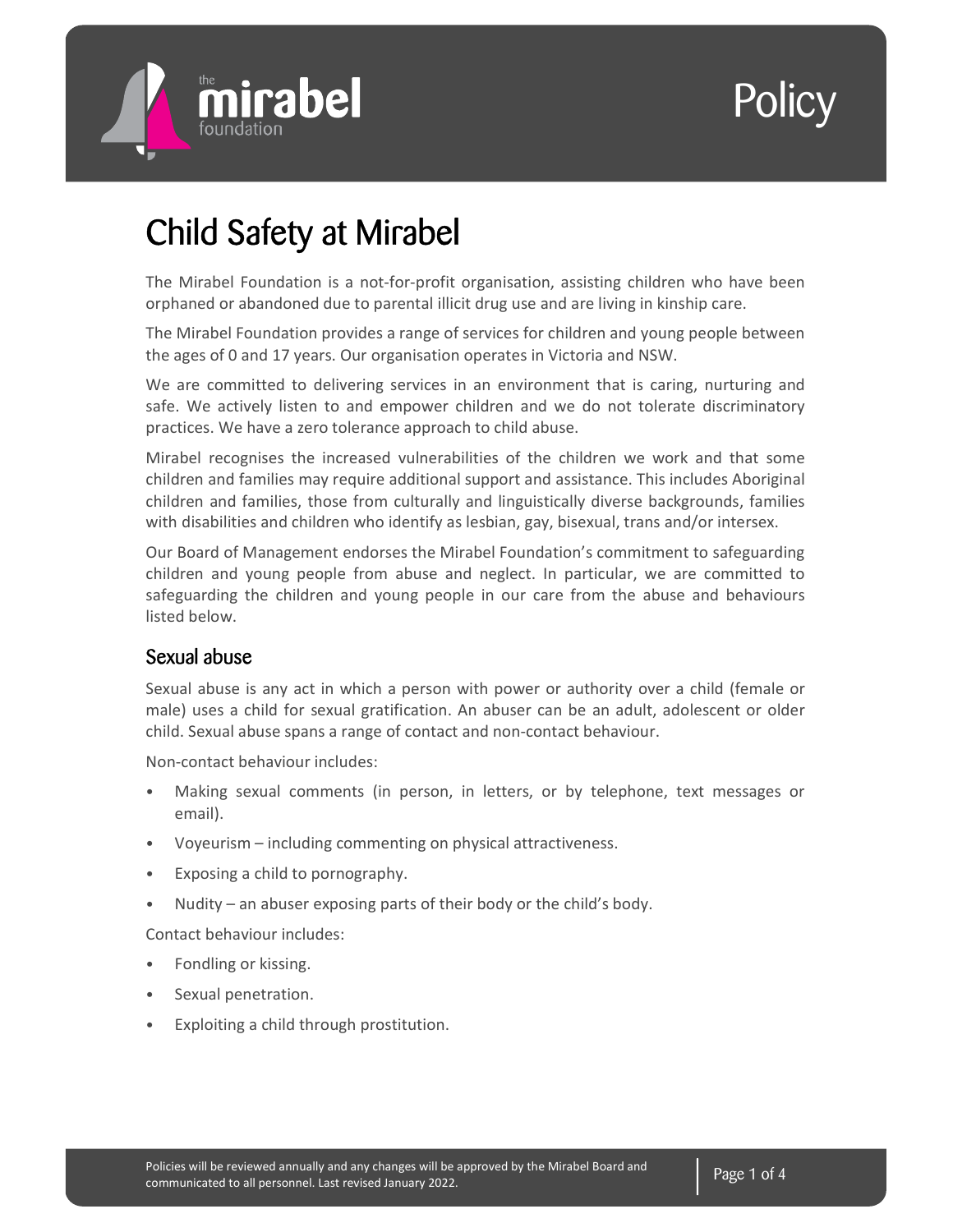#### Physical abuse

Physical abuse occurs when a child is subjected to non-accidental physically aggressive acts. The abuser may inflict an injury intentionally, or inadvertently as a result of physical punishment or the aggressive treatment of a child. Physically abusive behaviour includes (but is not limited to) shoving, hitting, slapping, shaking, throwing, punching, biting, burning, and kicking.

#### Emotional or psychological abuse

Emotional or psychological abuse occurs when a child is repeatedly rejected, threatened or put down. Often there is a pattern of emotional or psychological abuse, rather than a single incident. Such abuse may involve humiliating, terrorizing, name-calling, belittlement, inappropriate symbolic acts or continual coldness, to an extent that results in significant damage to the child's physical, intellectual or emotional wellbeing and development. It can also include witnessing family violence, which places children and young people at increased risk of harm and has a significant impact on their wellbeing and development.

#### **Neglect**

Neglect occurs when a child is not provided with the basic necessities of life. Such neglect includes the failure to provide adequate food, clothing, shelter, medical attention or supervision to the extent that the child's health and development is, or is likely to be, significantly harmed.

We expect all Board of Management, staff and volunteers within our organisation, regardless of their role or level of responsibility, to act to safeguard children from such harm by:

- Adopting the practices and behaviour we have set as our standard when carrying out their roles.
- Reporting any abuse or neglect of which they become aware of to our management and/or to external authorities responsible for child protection or to police. This is regardless of whether that abuse is being perpetrated by someone within our organisation, or by those outside our organisation including those from the child's family, extended family, their family's extended network or strangers.
- Record all allegations, disclosures or concerns of abuse and action taken on the form, 'Record of Child Abuse Allegation, Disclosure or Concern'.

The Mirabel Foundation has detailed policies outlining our practice and behaviour guidelines, and our procedures for responding to child abuse reports and allegations. These policies are available from our office.

#### Communicating this policy to all Mirabel personnel

Mirabel ensures that all involved Mirabel personnel (including but not limited to the Board of Management, employees and volunteers) have been provided with a copy of this policy before commencing with Mirabel. Mirabel's policies, procedures and guidelines are also available for viewing and download from Mirabel's server.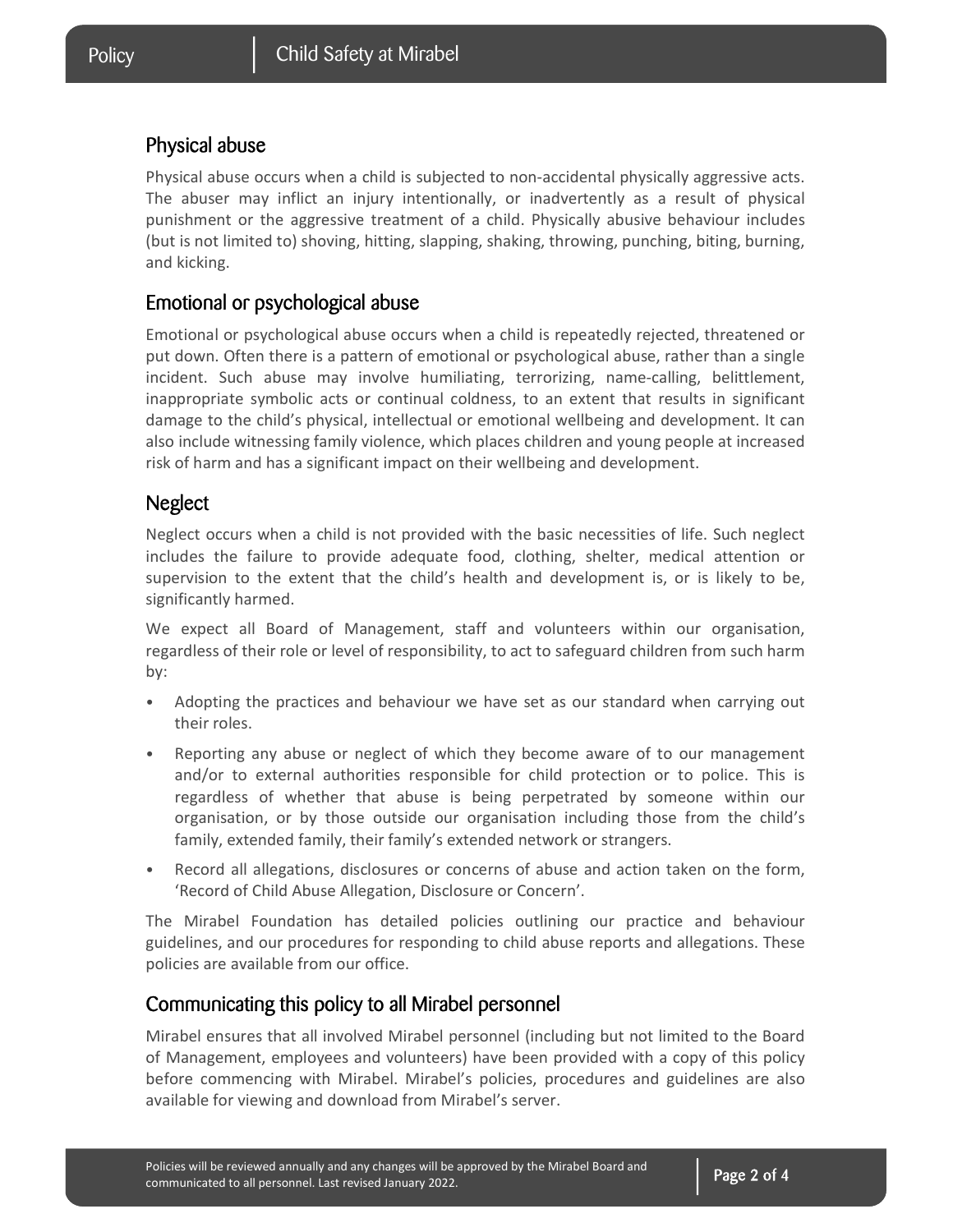As part of Mirabel's commitment to this policy, all personnel are required to sign the Policies, Procedures and Guidelines checklist.

Our organisation's commitment to providing a safe environment for the children and young people to whom we provide services is endorsed and approved by the Board of Management of the Mirabel Foundation represented by Jane Rowe (Founder and CEO).

#### Monitoring the way we work

Mirabel is committed to maintaining and improving its provision and documents relating to the safety, well-being and best interests of children. Mirabel has two appointed coordinators that implement and maintain the documentation on how we work. The responsibilities of the coordinators include:

- Ensuring that Mirabel has up-to-date policies and procedures that aim to keep children involved in our programs safe from abuse and neglect.
- Ensuring that our policies and procedures are followed by all staff and volunteers and that all staff are committed to taking action as outlined in the policies and procedures.
- Ensuring that all policies and procedures are reviewed and updated annually and/or as needed (i.e. after legislative changes or any incidents relating to a child's wellbeing).

\*Current Coordinators – Lena Hamilton (Finance Manager) and Nicole Patton (Manager Policy & Services)